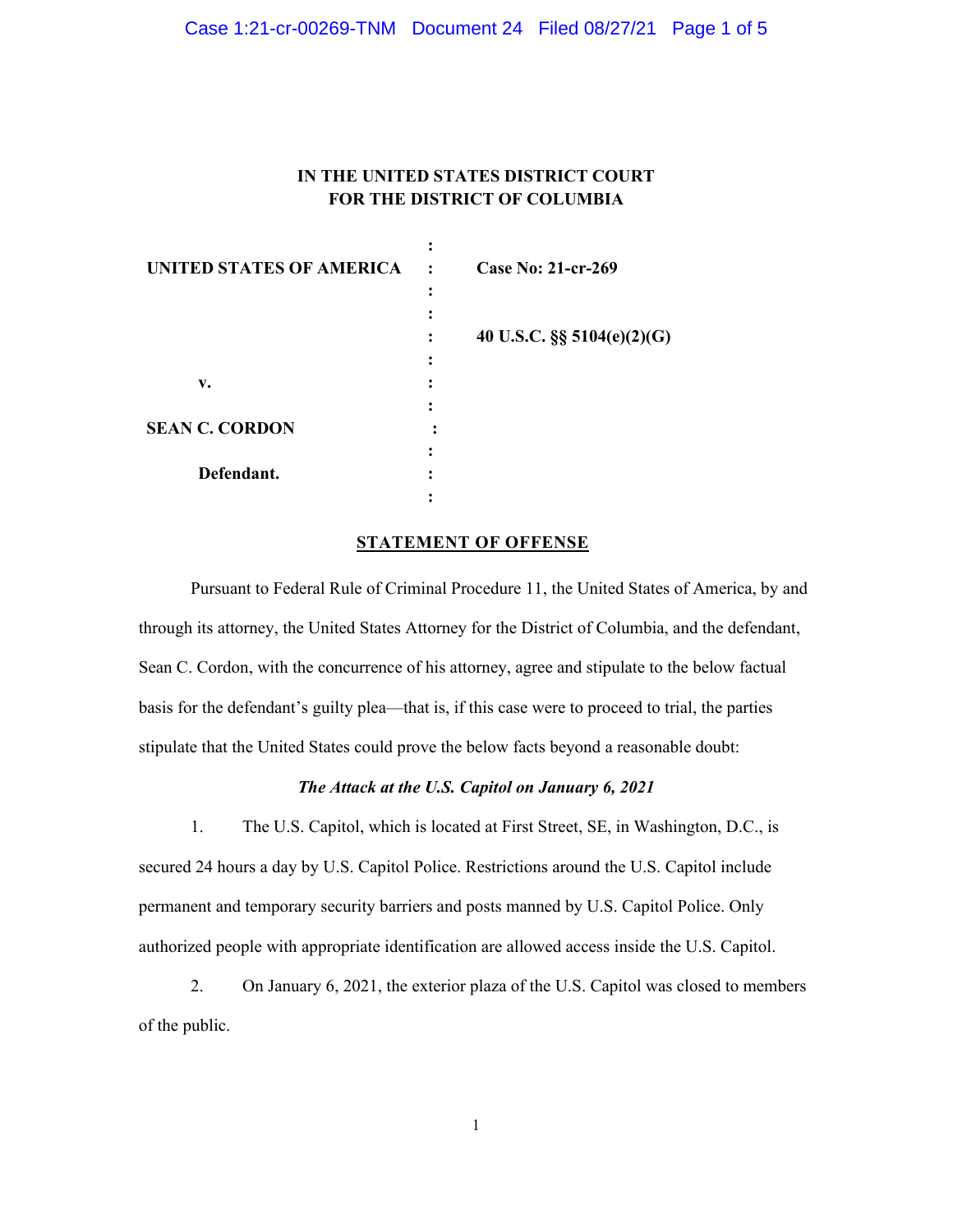## Case 1:21-cr-00269-TNM Document 24 Filed 08/27/21 Page 2 of 5

3. On January 6, 2021, a joint session of the United States Congress convened at the United States Capitol, which is located at First Street, SE, in Washington, D.C. During the joint session, elected members of the United States House of Representatives and the United States Senate were meeting in separate chambers of the United States Capitol to certify the vote count of the Electoral College of the 2020 Presidential Election, which had taken place on November 3, 2020. The joint session began at approximately 1:00 p.m. Shortly thereafter, by approximately 1:30 p.m., the House and Senate adjourned to separate chambers to resolve a particular objection. Vice President Mike Pence was present and presiding, first in the joint session, and then in the Senate chamber.

4. As the proceedings continued in both the House and the Senate, and with Vice President Pence present and presiding over the Senate, a large crowd gathered outside the U.S. Capitol. As noted above, temporary and permanent barricades were in place around the exterior of the U.S. Capitol building, and U.S. Capitol Police were present and attempting to keep the crowd away from the Capitol building and the proceedings underway inside.

5. At approximately 2:00 p.m., certain individuals in the crowd forced their way through, up, and over the barricades, and officers of the U.S. Capitol Police, and the crowd advanced to the exterior façade of the building. The crowd was not lawfully authorized to enter or remain in the building and, prior to entering the building, no members of the crowd submitted to security screenings or weapons checks by U.S. Capitol Police Officers or other authorized security officials.

6. At such time, the certification proceedings were still underway and the exterior doors and windows of the U.S. Capitol were locked or otherwise secured. Members of the U.S. Capitol Police attempted to maintain order and keep the crowd from entering the Capitol;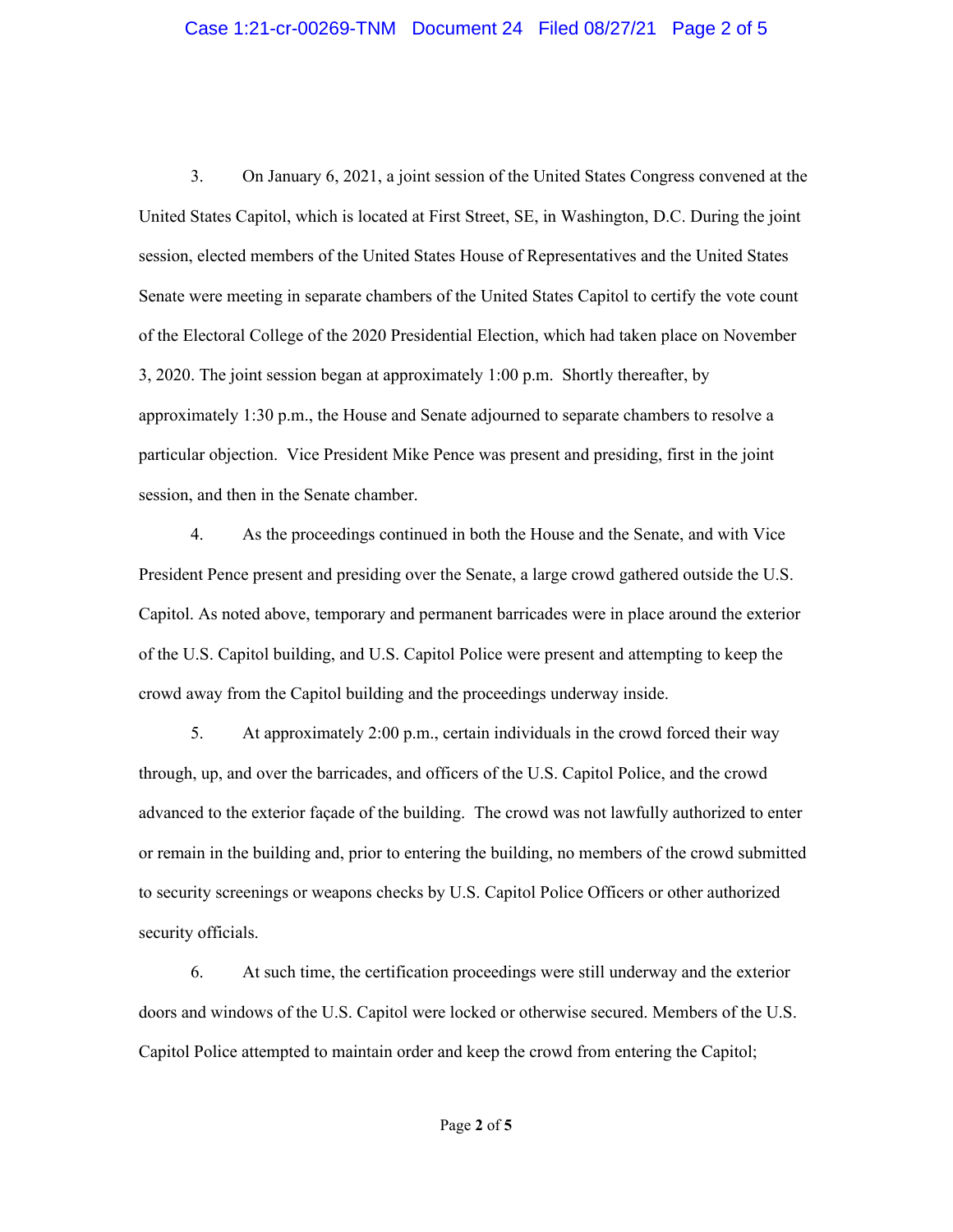## Case 1:21-cr-00269-TNM Document 24 Filed 08/27/21 Page 3 of 5

however, shortly after 2:00 p.m., individuals in the crowd forced entry into the U.S. Capitol, including by breaking windows and by assaulting members of law enforcement, as others in the crowd encouraged and assisted those acts. The riot resulted in substantial damage to the U.S. Capitol, requiring the expenditure of more than \$1.4 million dollars for repairs.

7. Shortly thereafter, at approximately 2:20 p.m., members of the United States House of Representatives and United States Senate, including the President of the Senate, Vice President Pence, were instructed to—and did—evacuate the chambers. Accordingly, all proceedings of the United States Congress, including the joint session, were effectively suspended until shortly after 8:00 p.m. the same day. In light of the dangerous circumstances caused by the unlawful entry to the U.S. Capitol, including the danger posed by individuals who had entered the U.S. Capitol without any security screening or weapons check, Congressional proceedings could not resume until after every unauthorized occupant had left the U.S. Capitol, and the building had been confirmed secured. The proceedings resumed at approximately 8:00 p.m. after the building had been secured. Vice President Pence remained in the United States Capitol from the time he was evacuated from the Senate Chamber until the session resumed.

#### *Sean C. Cordon's Participation in the January 6, 2021, Capitol Riot*

8. On January 5, 2021, the defendant traveled from Los Angeles, CA to Washington D.C. with his brother, Kevin Cordon, to attend a political rally on January 6, 2021. Following a political rally held on the National Mall in front of the White House, the defendant and Kevin Cordon walked with a crowd to the U.S. Capitol. At approximately 2:26p.m., the defendant and Kevin Cordon entered the U.S. Capitol by climbing through a broken window on the west side, Senate wing of the Capitol. While inside the Capitol, the defendant and Kevin Cordon walked into the Crypt of the Capitol building, among a large crowd, and then turned around to exit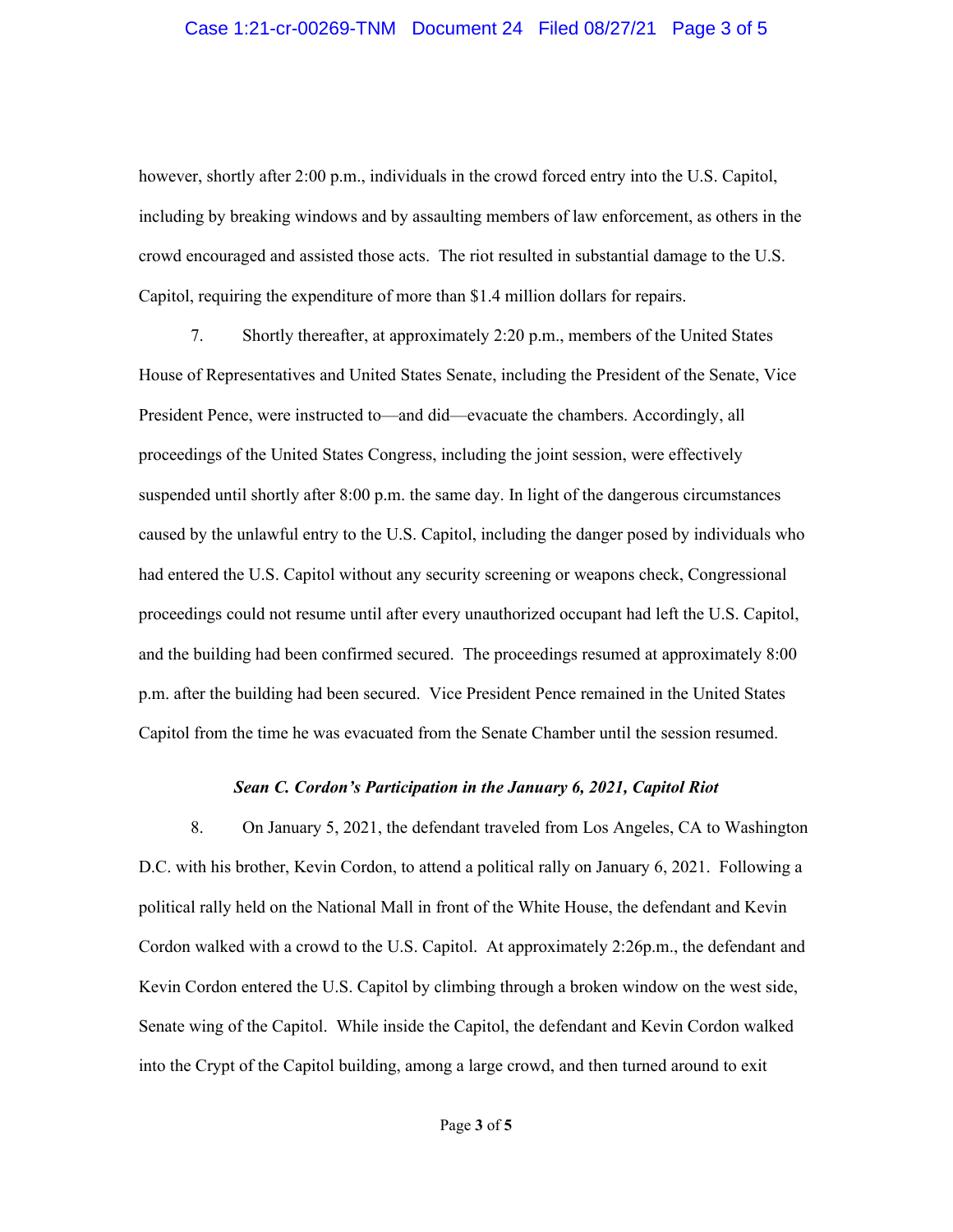# Case 1:21-cr-00269-TNM Document 24 Filed 08/27/21 Page 4 of 5

through a window next to the one from which they entered at approximately 2:30 p.m. While inside the Capitol, the defendant took a video on his cell phone of part of his walk through the Capitol.

9. The defendant and Kevin Cordon both knew at the time they entered the U.S. Capitol Building that that neither of them had permission to enter the building. By entering the building, the defendant took part in a parade, demonstration and picket inside the Capitol Building.

Respectfully submitted,

CHANNING D. PHILLIPS Acting United States Attorney D.C. Bar No. 415793

 $By: \qquad \bigcup_{\gamma} \vdash \bigcup_{\gamma} \qquad \qquad \qquad \qquad$ 

Clayton H. O'Connor Trial Attorney, detailee